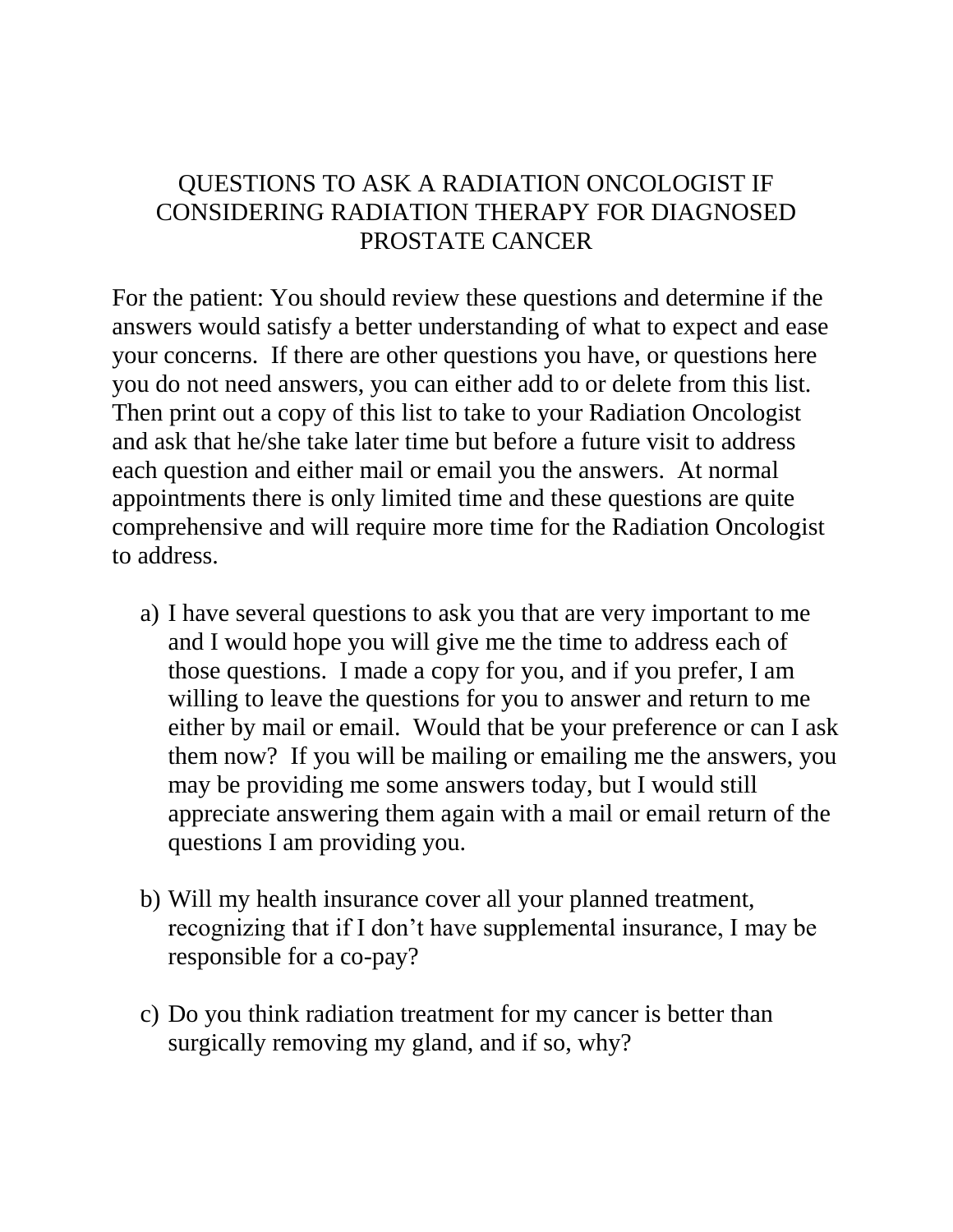- d) If I have an enlarged prostate gland, wouldn't it be better to reduce its size for a better radiation result?
- e) How will the radiation therapy be administered? Will it be external beam or brachytherapy, or maybe even both? Please explain the reason for the form or forms of radiation you recommend.
- f) I've heard that often the cancer extends down into pelvic bed lymph nodes; will you be insuring that area receives sufficient radiation?
- g) If external beam radiation, is the radiation extended to seminal vesicles as well as lymph nodes adjacent to the prostate gland?
- h) How often will I have to come in for this form of radiation; every day, or every other day, and if this is going to be for a long time, how long?
- i) What should be my PSA level after the radiation treatment is over?
- j) How long does it take before my actual PSA level is determined?
- k) I've heard that there might be a "bounce" in the PSA level after treatment; how do we determine whether it is a bounce or that the radiation may have failed?
- l) What kind of side effects from the radiation should I be aware of, and what would you do to help those side effects be minimal for me?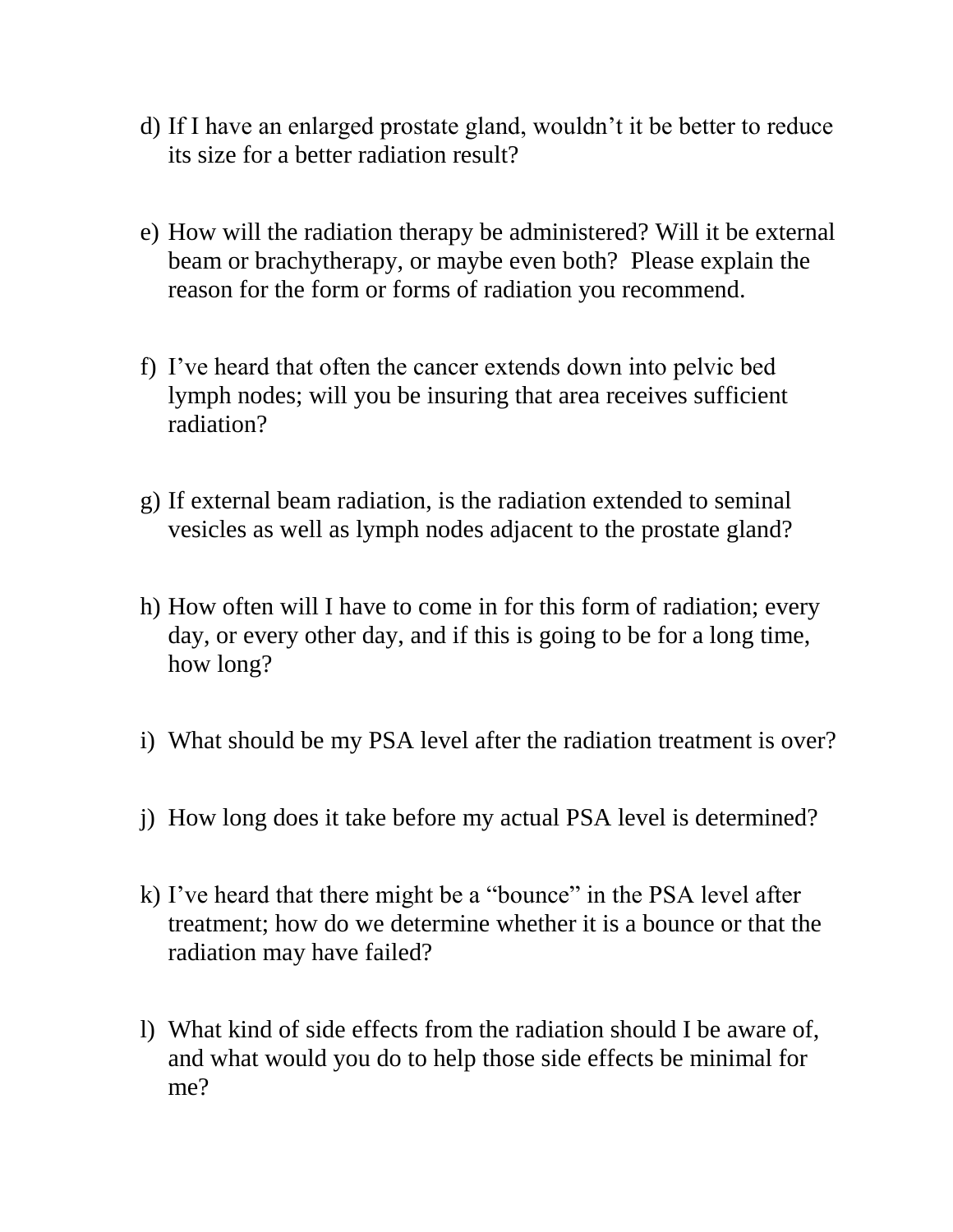- m) Will radiation therapy affect my sex life or my ability to have children?
- n) Can I expect to have a period of incontinence, and if so, for how long and what can we do to help return of continence?
- o) Can I expect to have a period of erectile dysfunction, and if so, for how long and what can we do to help to rehabilitate my penis to prevent atrophy as well as gain a return to an erection – I am aware that a vacuum erection devise can exercise my penis but not really rehabilitate it, so which medications do you recommend to both help an erection as well as get arterial blood and oxygenation to my penis – Viagra? Or Levitra? Or Cialis? And if Levitra, do you prescribe Staxyn, the type that melts under the tongue? And how long do I wait if these medications aren't helping before considering penile injections with papaverin or bimix or trimix? Also, (if married) do you have someone on your staff that can provide counsel to my wife/partner and I together regarding erectile dysfunction in order that we both have a better idea of what to anticipate so that neither of us are surprised by this possible side effect of treatment on my being unable to attain an erection for sexual intercourse?
- p) What are the chances that radiation therapy will get rid of all my cancer?
- q) Do my diagnostics indicate I may need any other treatment like androgen deprivation medications for a period of time to accompany the radiation? If so, what medications, what does each medication perform, what are the side effects I might expect from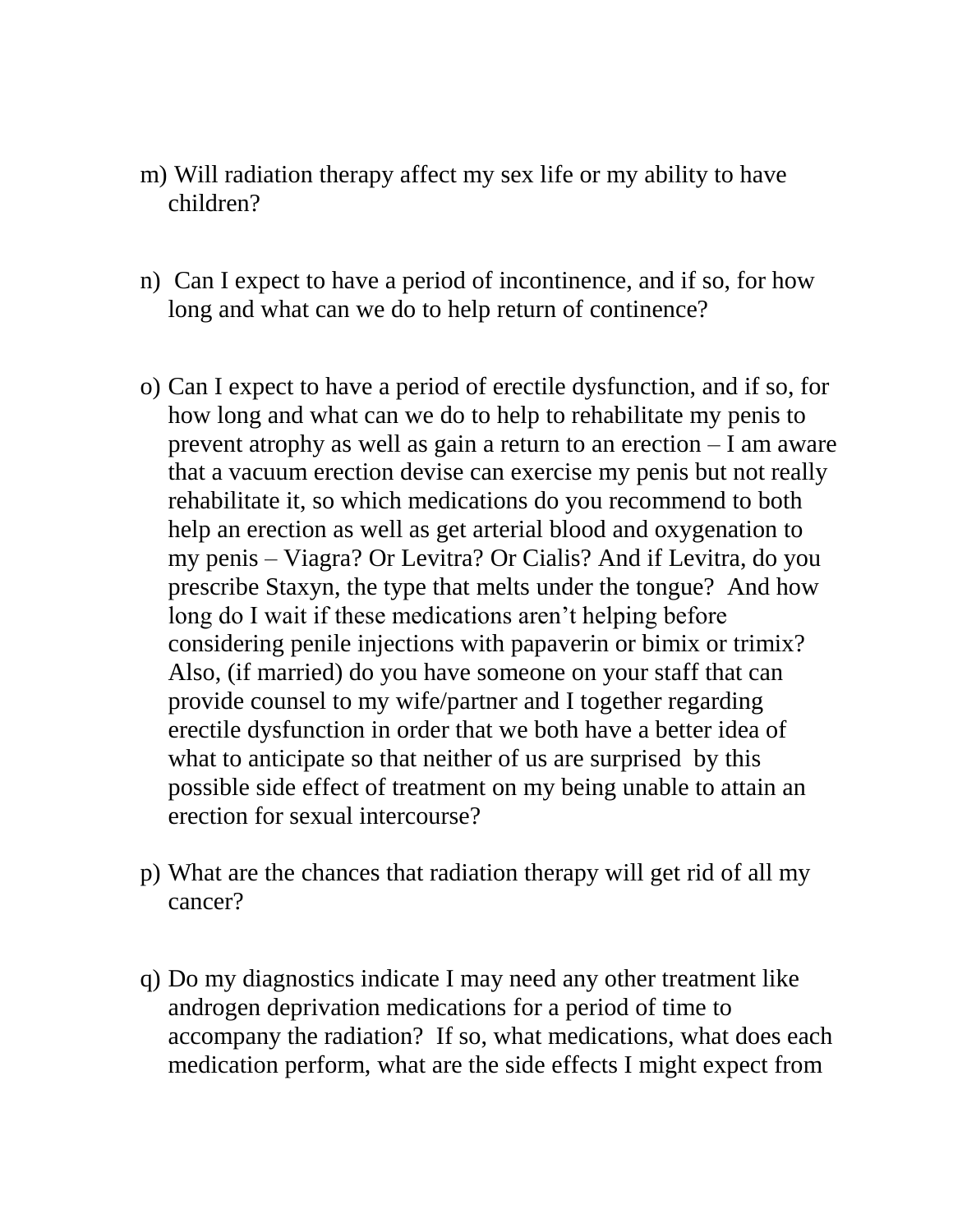each such medication, and for how long do I have to take these medications?

- r) Can I drive myself when coming in for treatment?
- s) Will I be able to continue my normal activities even during radiation?
- t) Do I need to take any special precautions, like staying out of the sun or avoiding people with infectious diseases?
- u) While I am being treated with radiation, do I have to stay clear of pregnant women or children or anyone for any reason?
- v) Do I need a special diet during or after my treatment?
- w)Can I exercise during treatment?
- x) Will side effects change my appearance? If so, will the changes be permanent or temporary? If temporary, how long will they last?
- y) How often do I need to return for checkups?
- z) What are the chances that the cancer will come back, and if it does come back, then what?